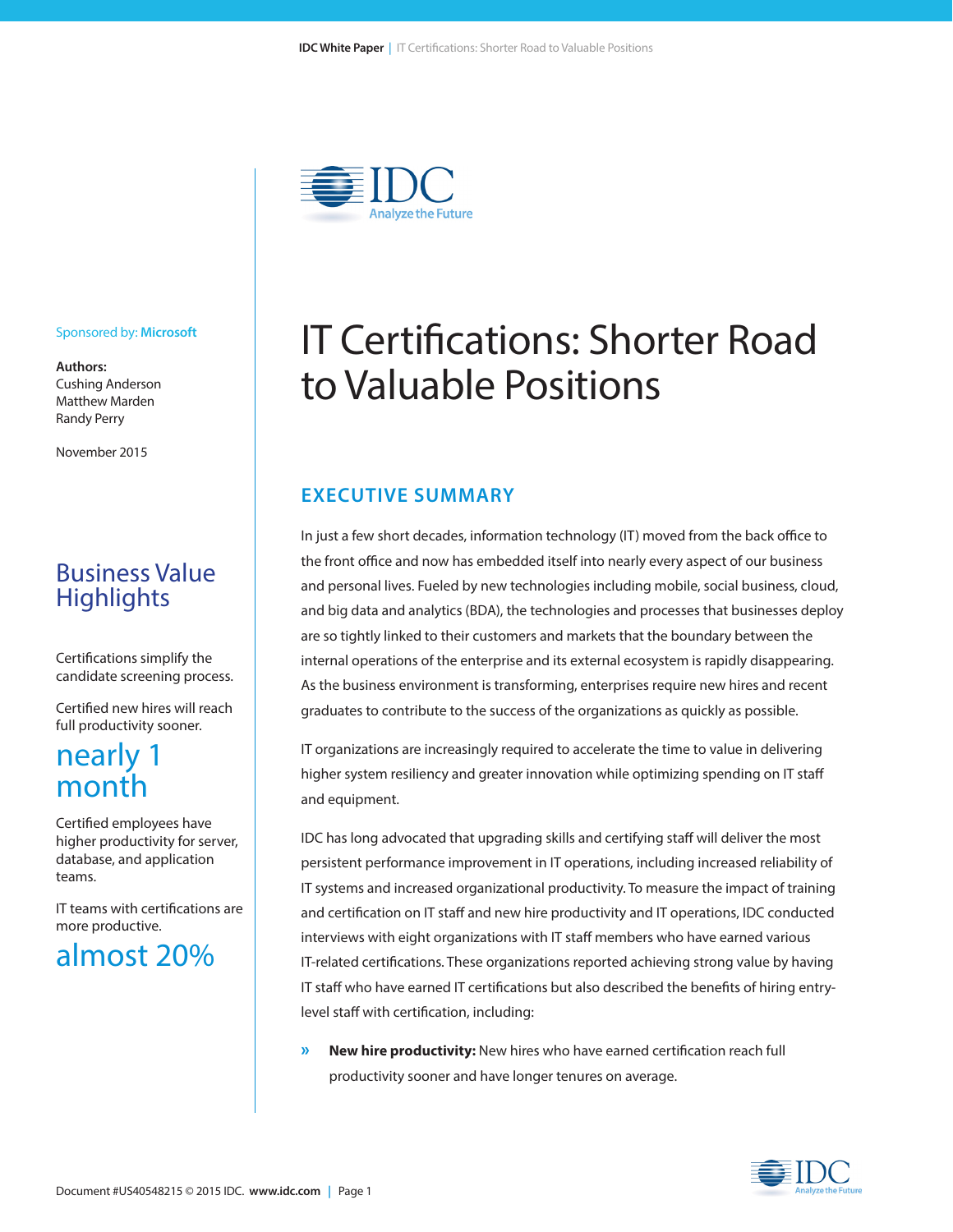- **» New hire advancement:** Employees who are certified are often given more responsibility, have more opportunities for advancement, and have higher salaries on average.
- **» New hire efficiencies:** Deeper knowledge and understanding of technologies enable time savings and higher productivity for certified staff members.
- **» Improved IT operations overall:** New applications are delivered faster to users and customers, and users of these applications experience less unplanned downtime when certified staff are involved in their development and support.
- **» Reduced time to fill positions:** There is even some evidence that certified candidates are hired more quickly, reducing cost and helping ensure the position provides value more quickly.

### Situation Overview

Digital transformation is driving change in the business and results in a rapidly changing IT organization. The IT organization is increasingly required to deliver:

- **» Accelerated time to value:** IT effectiveness can be a competitive differentiator and strategic asset. Agility in IT allows the organization to respond quickly to changes in the marketplace.
- **» Higher system resiliency:** When a failure occurs, the IT organization must redirect workloads to avoid prolonged outages and also minimize service-level recovery time.
- **» Increased IT staff focus on innovation:** Building systems with reduced maintenance and improved reliability increases the opportunity for operational improvement and innovation.
- **» Optimized IT and staffing spend:** Constantly monitoring the utilization of the physical infrastructure and maximizing the productivity of staff both increase the value of IT.

While the technical infrastructure to meet these objectives is important, equally important are the management practices to enable a high-performing IT organization and a well-skilled IT workforce. A well-skilled IT workforce is the combination of people, skills, and competencies that play a role in an IT-enabled operations. Like the physical IT infrastructure, the IT organization must be well designed for its purpose and IT workers must be appropriately skilled for their roles.

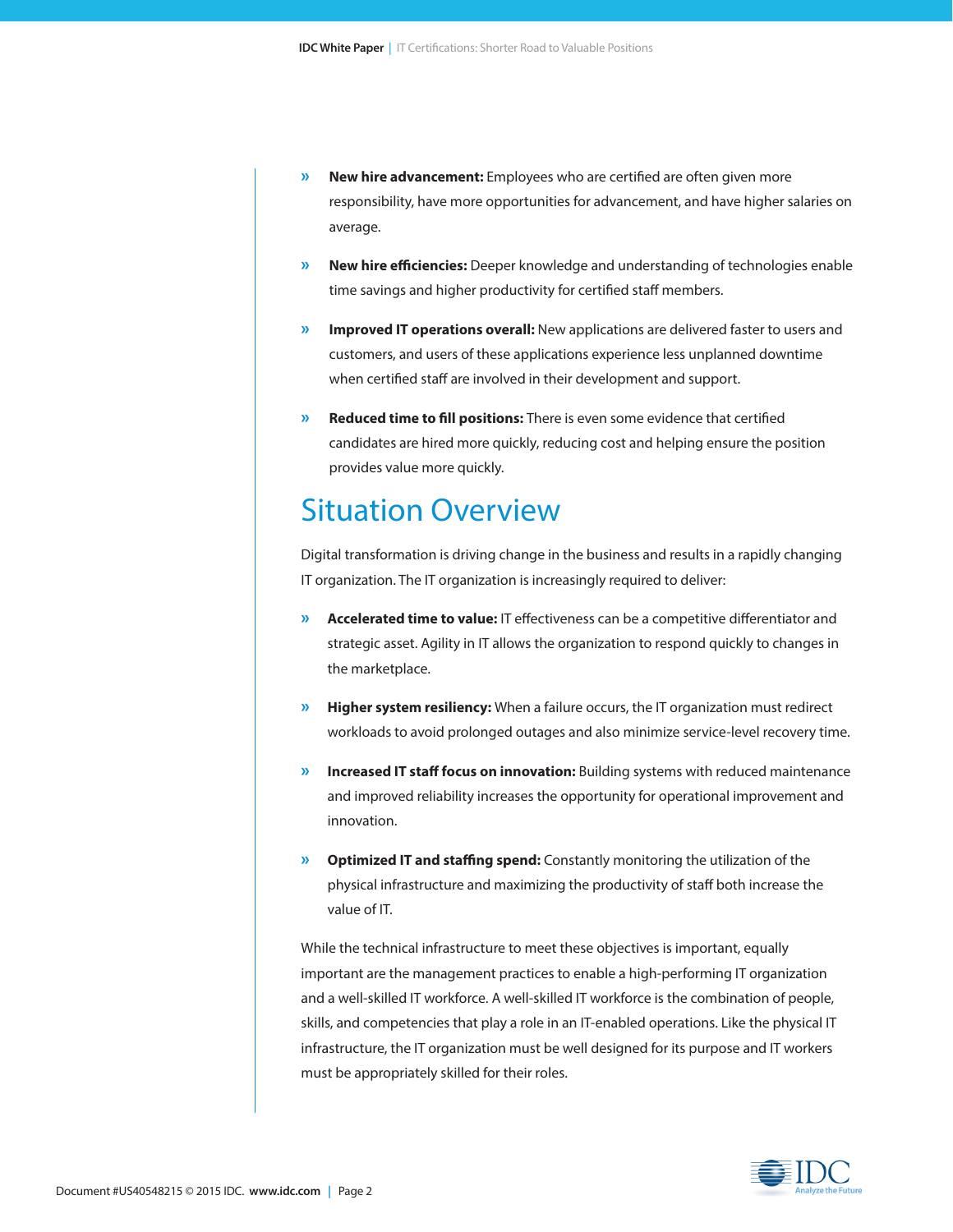Without the combination of innovating infrastructure, the IT management process, and the IT organization, enterprises risk implementations that fail to deliver the benefits or, worse, are unreliable business systems.

To create resilience, increase value and innovation, and optimize the IT and staff spending, high-performing IT organizations must seek to maximize the skill of their employees by leveraging a robust training and development program that includes IT certification.

The benefit of maximizing the skills of every employee extends to entry-level positions, too. Employers that leverage IT certifications as a qualification for an entry-level position can be more confident in the skills of the new employee.

## Microsoft's IT Certification Program

Microsoft's certification program covers each of the company's significant technology areas: server, database, developer, operating system, and Office applications. To be fully valuable to employees and employers, Microsoft's certification programs are designed to help both employees and employers at various stages of an employee's career, including:

- **» Getting a job:** Providing introductory and intermediate-level certification to support both a first job out of school and a first job in IT. Microsoft Technology Associate (MTA) is an introductory Microsoft certification for individuals considering a career in technology. MTA certification addresses a wide spectrum of fundamental technical concepts and assesses and validates core technical knowledge in three areas: IT infrastructure, database, and developer. Microsoft Office Specialist (MOS) certification demonstrates that the candidate can get the most out of specific Microsoft Office applications, such as Word, SharePoint, or Access.
- **» Getting better:** Certification, training, and experience are three of the top four most important characteristics when selecting a candidate for a more advanced positions. Microsoft Certified Solutions Associate (MCSA), Microsoft Certified Solutions Expert (MCSE), and Microsoft Certified Solutions Developer (MCSD) each attest to increasingly more complex levels of capability with specific Microsoft technologies, such as Windows Server and SQL Server, or build innovative solutions across technologies such as private cloud, communications, or business intelligence.
- **» Getting promoted:** All Microsoft certifications help establish both the professionalism and the competence of an employee and can help differentiate the employee from other candidates for a promotion or an opportunity.

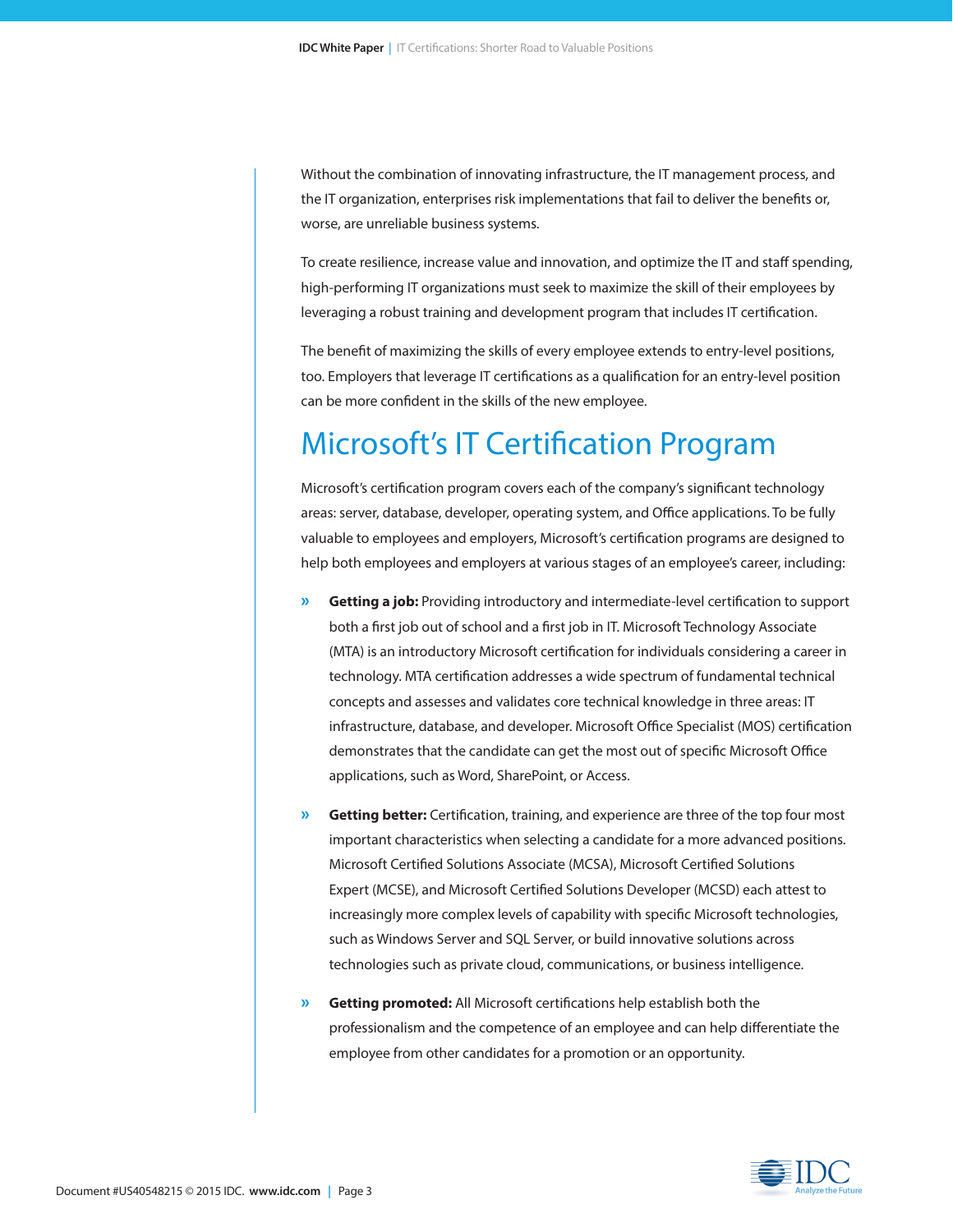## **The Business Value Of IT Certification Study Demographics**

IDC conducted interviews with IT managers at eight organizations with a minimum of 25 IT staff members who have earned IT-related certifications. Interviews covered quantitative and qualitative topics related to the impact of IT-related certification on the IT staff and IT organization. IDC interviewed large enterprises that had an average employee base of 59,400 (see Table 1). Although all eight interviews were conducted with IT managers based in the United States, four of the eight interviewed organizations also have substantial business operations in non-U.S. markets, including three with worldwide operations.

Interviewed organizations reported that they have an average of 436 IT staff members who have earned at least one IT-related certification, with an average of three certificates per certified staff member. In terms of vendors, interviewed organizations were most likely to have employees who have earned certification from Microsoft and Cisco (seven organizations), followed by Oracle and IBM (five organizations).

#### **TABLE 1**

### Demographics of Interviewed Organizations

|                                                                                        | Average                                                                                                       | Range                     |
|----------------------------------------------------------------------------------------|---------------------------------------------------------------------------------------------------------------|---------------------------|
| Number of employees                                                                    | 59,400                                                                                                        | 1,700-305,000             |
| Number of IT staff with<br>certification                                               | 436                                                                                                           | $25 - 1,700*$             |
| Percentage of IT staff<br>with certification                                           | 43%*                                                                                                          | $30 - 100\%$ <sup>*</sup> |
| Average number of<br>certifications achieved<br>per staff member with<br>certification | 3                                                                                                             | $1 - 4$                   |
| Number of users of IT<br>services                                                      | 46,200                                                                                                        | 1,100-106,800             |
| <b>Industries</b>                                                                      | Healthcare,<br>manufacturing<br>(aerospace, electronics),<br>professional services,<br>retail, transportation |                           |

*\* reflects IT staff within the knowledge of the IT managers being interviewed Source: IDC, 2015* 

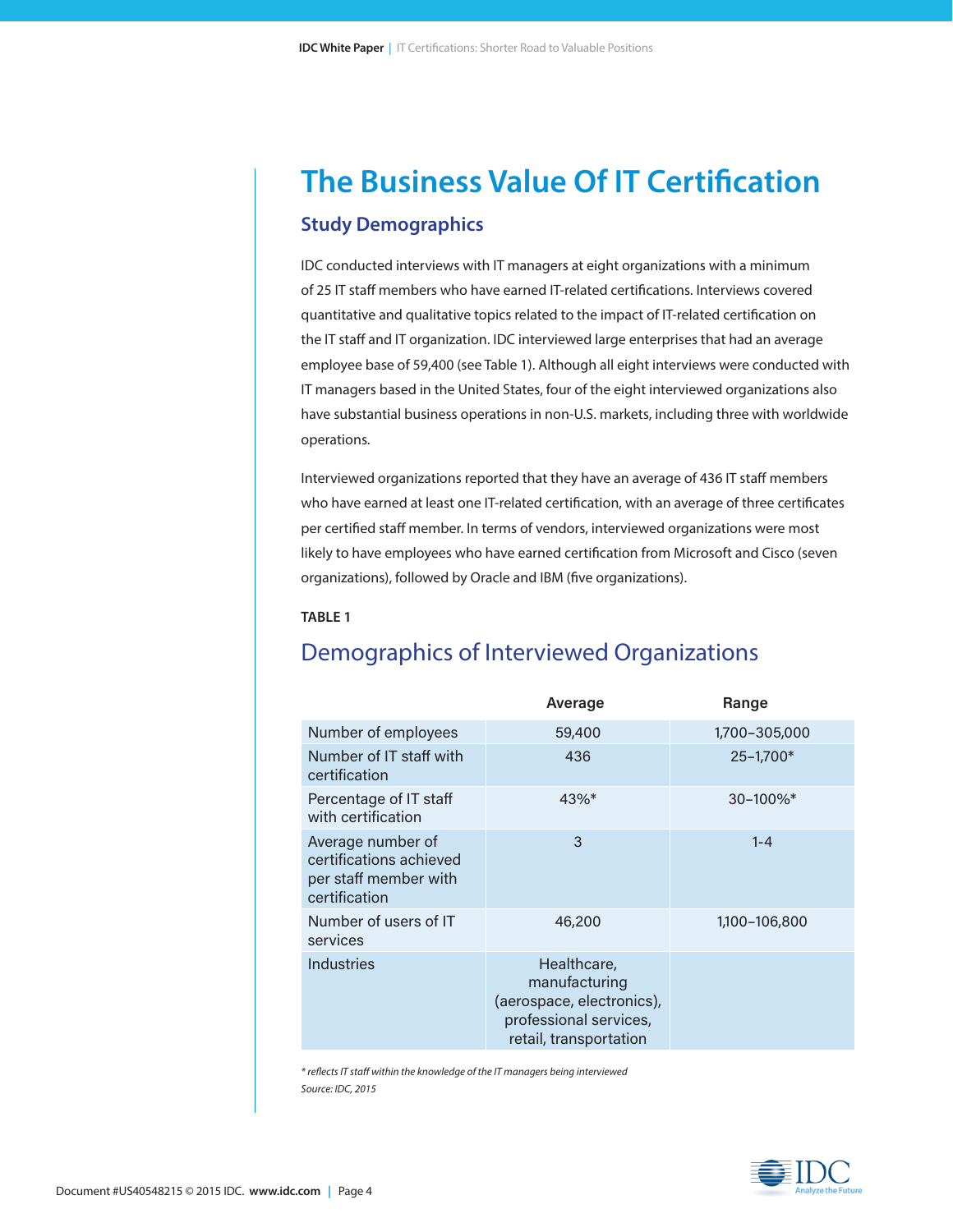Figure 1 shows the distribution of the average number of IT-related certifications achieved by staff at interviewed organizations.

#### **FIGURE 1**

### IT Certifications Earned by Subject Area



## Business Value Analysis

Interviewed organizations reported a number of reasons for supporting their employees in earning IT-related certification and for preferring IT staff with certification. However, fundamentally, the value is that certified employees are better able to support efforts to meet challenges associated with digital transformation. An IT director at a software company explained: *"We encourage and reward employees to obtain certification. It is strategic to our organization. The speed of technology innovation demands ongoing training. We have found that those with IT certification perform better and are more confident employees."*

Interviewed organizations described achieving strong business value in several areas by having IT staff members who have earned certification:

- **» Improved productivity and reduced cost.** Certified employees reach full productivity faster after being hired. As a result, interviewed organizations have reduced costs associated with hiring new employees and minimized the disruption to operations caused by employee turnover.
- **» Employee advancement.** Certified employees tend to have higher salaries, gain more responsibilities, and be promoted more quickly than employees without certification. The benefits accumulate over time and can result in different career trajectories for certified employees.

**Certified** employees reach full productivity faster after being hired.

Certified IT staff increase system resiliency.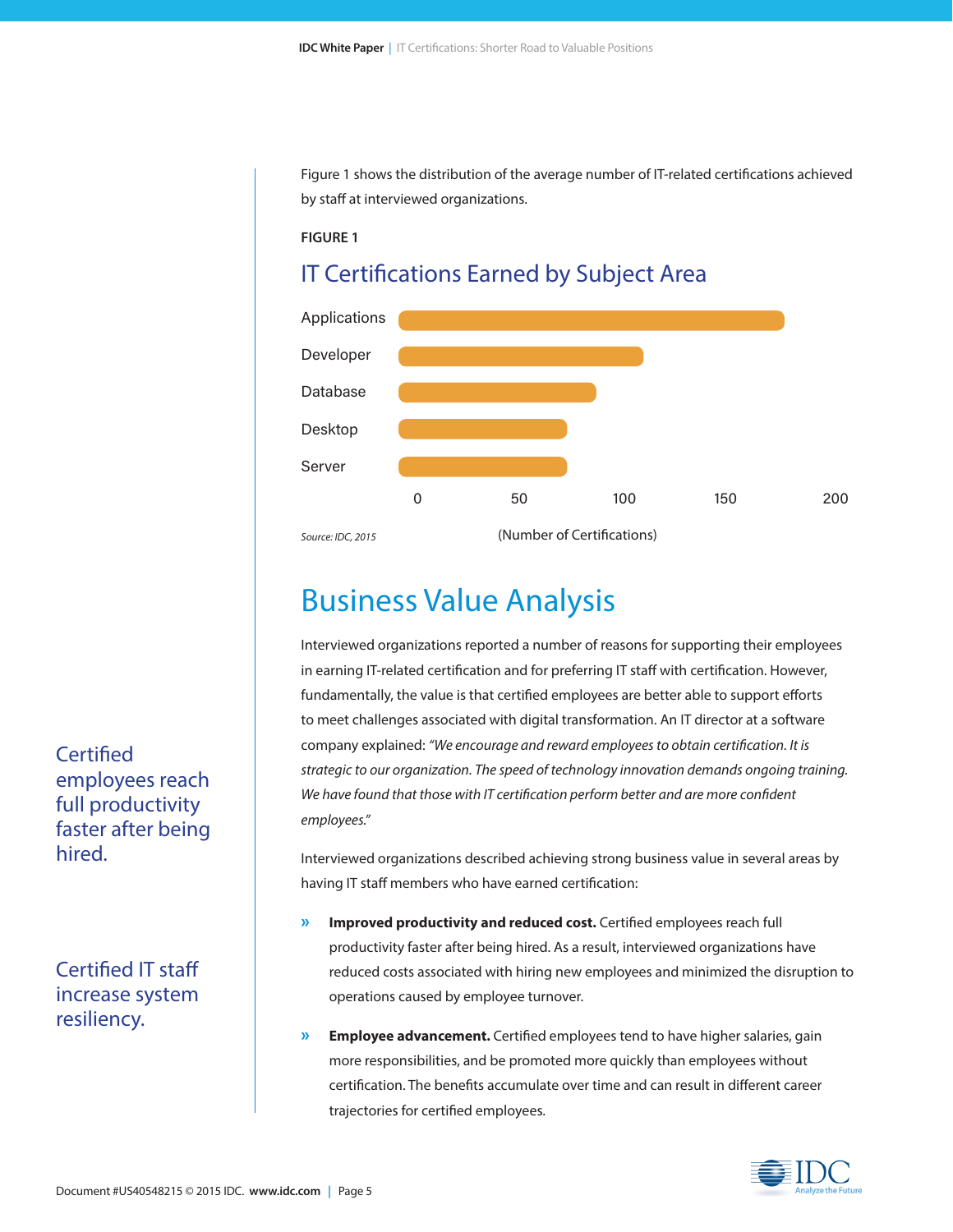- **» Improved IT staff efficiencies.** Certified IT staff are more efficient and perform better than staff without certification. The time saved from this efficiency can be reinvested in IT innovation or otherwise supporting the business. In addition, certified staff are often relied on to handle more challenging issues and to supervise the work of noncertified IT staff members.
- **» Improved availability and risk mitigation.** IT staff with the appropriate knowledge and skill are better able to identify problems and take the necessary steps to minimize recovery time. Therefore, certified IT staff increase system resiliency.
- **» Increased business agility.** IT organizations are more agile and deliver betterperforming applications and services in less time by having certified staff members.

#### **Productivity and Cost**

Beyond the impact of certification on IT staff performance and IT operations, interviewed organizations provided examples of how hiring applicants with certification can result in cost reductions, staff time savings, and higher productivity. Benefits include:

- **» Higher productivity.** New hires with certification reach full productivity levels substantially faster — a full month earlier — than noncertified hires. According to an IT manager at a transportation company: *"Certification improves productivity right out of the chute. It also, I think, strengthens their commitment to the job."*
- **» Reduced cost of hiring.** Interviewed organizations reported that each new hire incurs substantial costs in terms of hard costs (advertising, recruiters, etc.) and employee time (HR, LOB). As a result, longer tenure benefits organizations by reducing the frequency with which they must incur these costs of hiring.
- **» Time to hire.** Interviewed organizations expressed mixed sentiment about whether it takes less time to hire individuals with certification. On average, they reported that making certified hires takes 8% longer time, possibly because of more significant responsibilities associated with positions requiring certification. However, several organizations said that they are able to make certified hires faster. The IT director at the software company explained: *"Hiring is faster because the screening process is simplified with certification as a criterion, and the weeding out of candidates happens more quickly."* Another interviewee said: *"Once you have interviewed someone and see the skill set, the response is typically, 'We have to get this person on board.' It saves 25% of the time to hire someone."* So while the data may be mixed on time to hire, there was consensus that certifications simplified the candidate screening process, making it easier to hire certified candidates. Figure 2 shows the impact of certification on employee hiring and productivity.

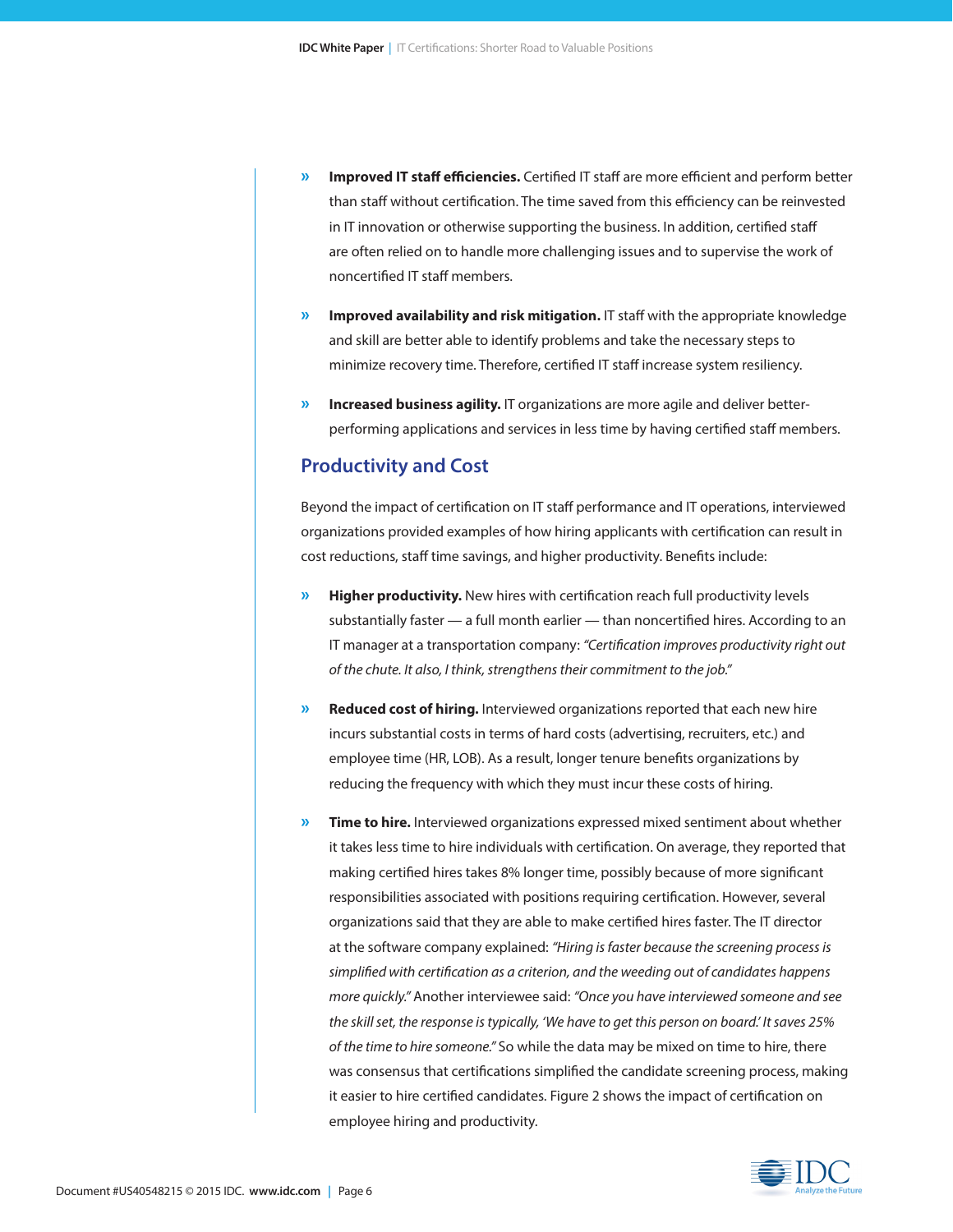

### Employee Hiring and Productivity: Impact of Certification



#### **Employee Advancement**

In addition to the productivity and cost benefits employers derive from having certified IT staff members, interviewed organizations also provided insight into how certification can benefit employees both financially and in terms of career prospects, including:

- **» Higher salary.** Perhaps the most fundamental benefit for employees of certification is that they earn more; interviewed organizations reported that certified staff members earn 15% more on average than staff without certification. While salary bumps depend on the particular certification and position, higher salaries reflect employees' skills and knowledge, increased likelihood of employees taking on supervisory roles, and the ability of employees to earn promotions and advance their careers.
- **» More responsibility.** Several organizations reported that certified IT staff members are given more responsibility than noncertified staff members and are sometimes given responsibility for managing and supervising noncertified staff members.
- **» More opportunities for advancement.** These additional responsibilities create more opportunities for advancement within organizations. In addition, interviewed IT managers expressed a sense that earning certification reflects an employee's interest in career advancement. An IT manager at a hospital said: *"Certification is a motivation tool to build confidence and competence. Staff know it is required for advancement, including pay increase or title increase."*

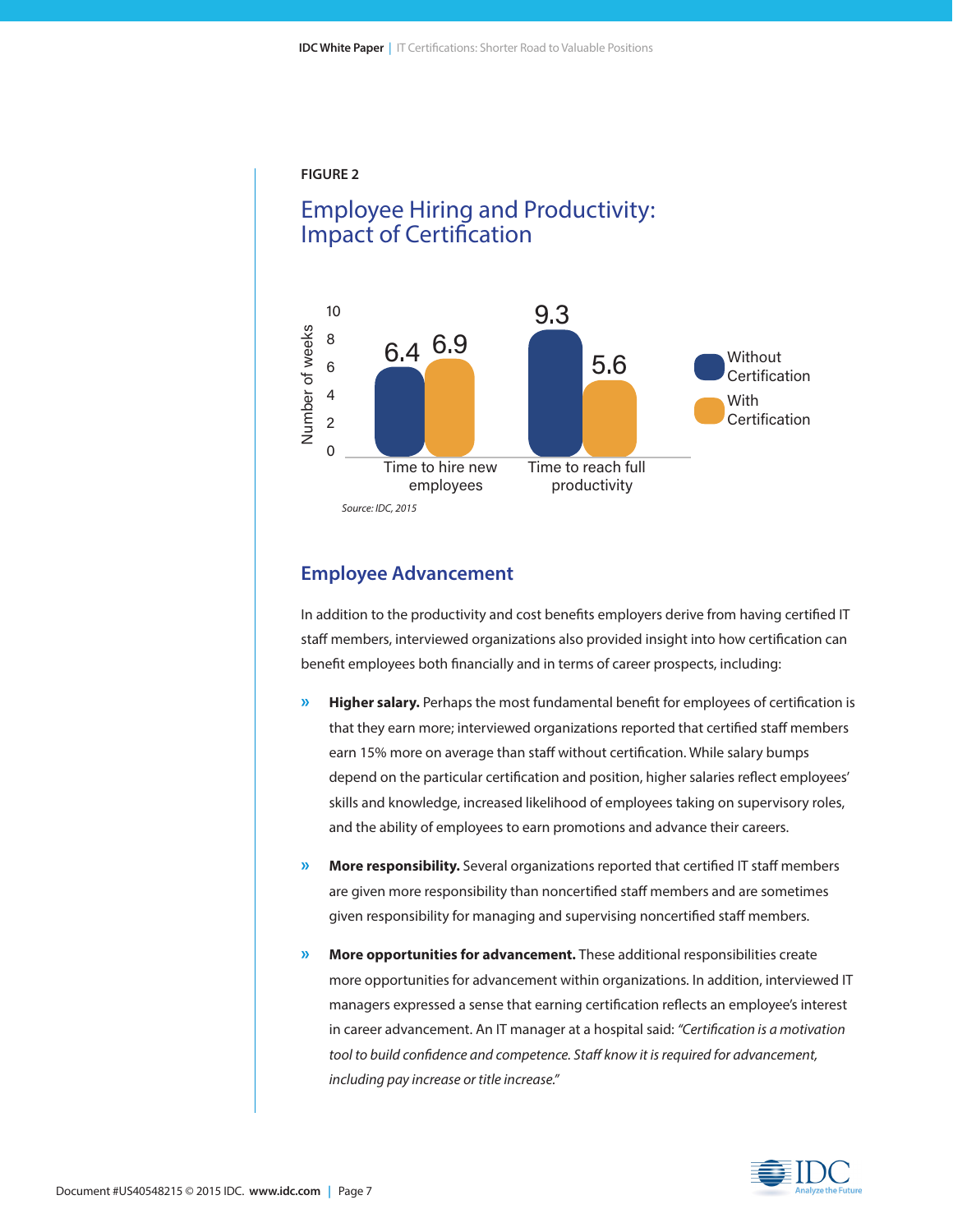#### **IT Staff Efficiencies**

IT organizations realize substantial value by having IT staff members with certification. Interviewed organizations reported certified staff members are more productive, can handle more complex issues efficiently, and are able to support and supervise the work of uncertified staff. This means that IT organizations require less staff time to support day-to-day operations for datacenter infrastructure, database operations, and application development efforts. Table 2 demonstrates the extent of these staff efficiencies for the eight interviewed organizations. IDC calculates that teams with certifications responsible for core IT activities are almost 20% more productive.

**TABLE 2**

### Overall IT Staff Impact — Interviewed Organizations

| # of FTEs                          | <b>Without</b><br><b>Certification</b> | With<br><b>Certification</b> | <b>Difference</b> | $\%$<br>Improvement |
|------------------------------------|----------------------------------------|------------------------------|-------------------|---------------------|
| Server team                        | 78                                     | 66                           | 12                | 15                  |
| Database team                      | 63                                     | 47                           | 16                | 26                  |
| Application<br>development<br>team | 93                                     | 82                           | 12                | 12                  |
| <b>Total</b>                       | 233                                    | 194                          | 39                |                     |

*Source: IDC, 2015*

Interviewed organizations perceive advantages in having certified staff who generate efficiencies:

- **» Better understanding of evolving technologies and priorities.** Certified staff have the knowledge and training to support complex and evolving technologies. An IT manager at a retailer said: *"It's about the knowledge and the confidence. Certified staff understand the concepts. Also, security technology is now in the forefront. In years past, it was in the background. From their certification experience — studying and testing they are more aware of security issues and technology."*
- **» Ability to handle more complex issues.** Certified IT staff members are often given responsibility for more challenging work critical to IT operations. An IT manager at a technology company explained: *"When it comes to server management, we have a tiered approach. The most important tasks are with the certified team members. They in*  fact spend less time on them than noncertified team members but provide a higher level *of support."*

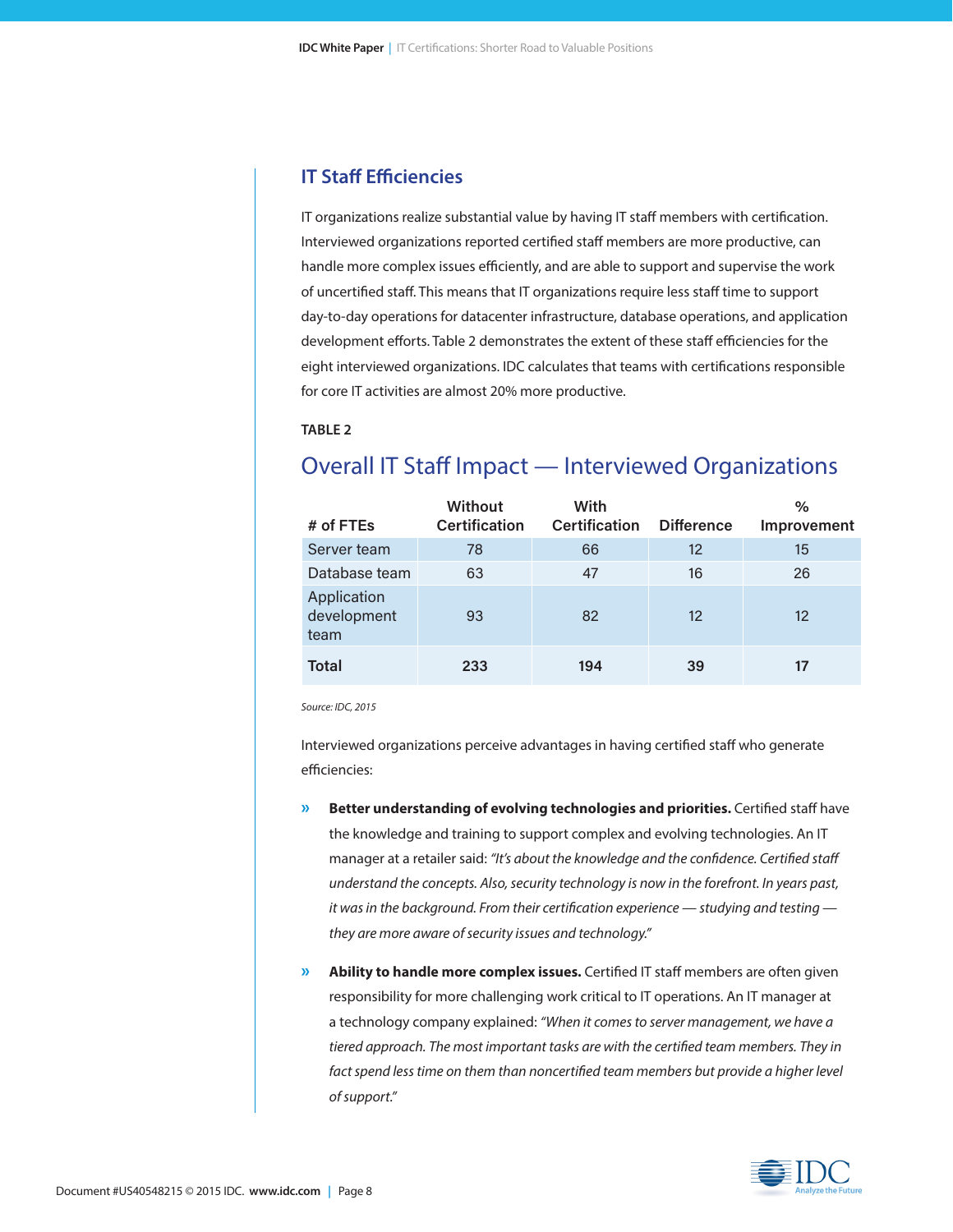**» Support work of noncertified staff members.** IT staff members with certification are able to support noncertified or junior employees, improving the quality of their work and providing them with valuable guidance. An IT manager at a multinational company said: *"Less complex applications [are] developed by staff without IT certification. [Those] applications are tested and approved by someone with IT certification before being released."*

#### **Risk Mitigation and Availability**

Applications and systems perform better and experience less unplanned downtime with the support of certified IT staff members. According to interviewees, certified staff members reduce the frequency and duration of unplanned outages as a result of deeper knowledge and ability to apply their knowledge. An IT manager at a technology company explained: *"It is the in-depth knowledge that helps with any issues that might arise. We find it leads to a methodical approach to resolution by handling issues with confidence and capability."* As a result, their organizations experience fewer instances of unplanned downtime, resolve outages in less time, and reduce the impact on users. Certified staff members supporting servers and applications reduce the impact of unplanned downtime on users by 56% compared with noncertified IT staff (see Table 3).

#### **TABLE 3**

### Server-Related Unplanned Downtime

|                                                                                         | Without<br><b>Certification</b> | With<br><b>Certification</b> | <b>Difference</b> | $\%$<br>Improvement |
|-----------------------------------------------------------------------------------------|---------------------------------|------------------------------|-------------------|---------------------|
| # of unplanned<br>downtime<br>instances per<br>year                                     | 90                              | 74                           | 16                | 15                  |
| Mean time to<br>repair (MTTR)                                                           | 3.4                             | 2.3                          | 1.1               | 26                  |
| Average<br>productivity<br>impact (%)                                                   | 32                              | 25                           | 7                 | 22                  |
| Server-related<br>unplanned<br>downtime impact<br>per user per year<br>(hours per year) | 1.1                             | 0.5                          | 0.6               | 56                  |

*Source: IDC, 2015*

"[Certified staff] are more aware of security issues and technology," said an IT manager at a retailer.

"[Certified staff] … provide a higher level of support," said an IT manager at a technology company.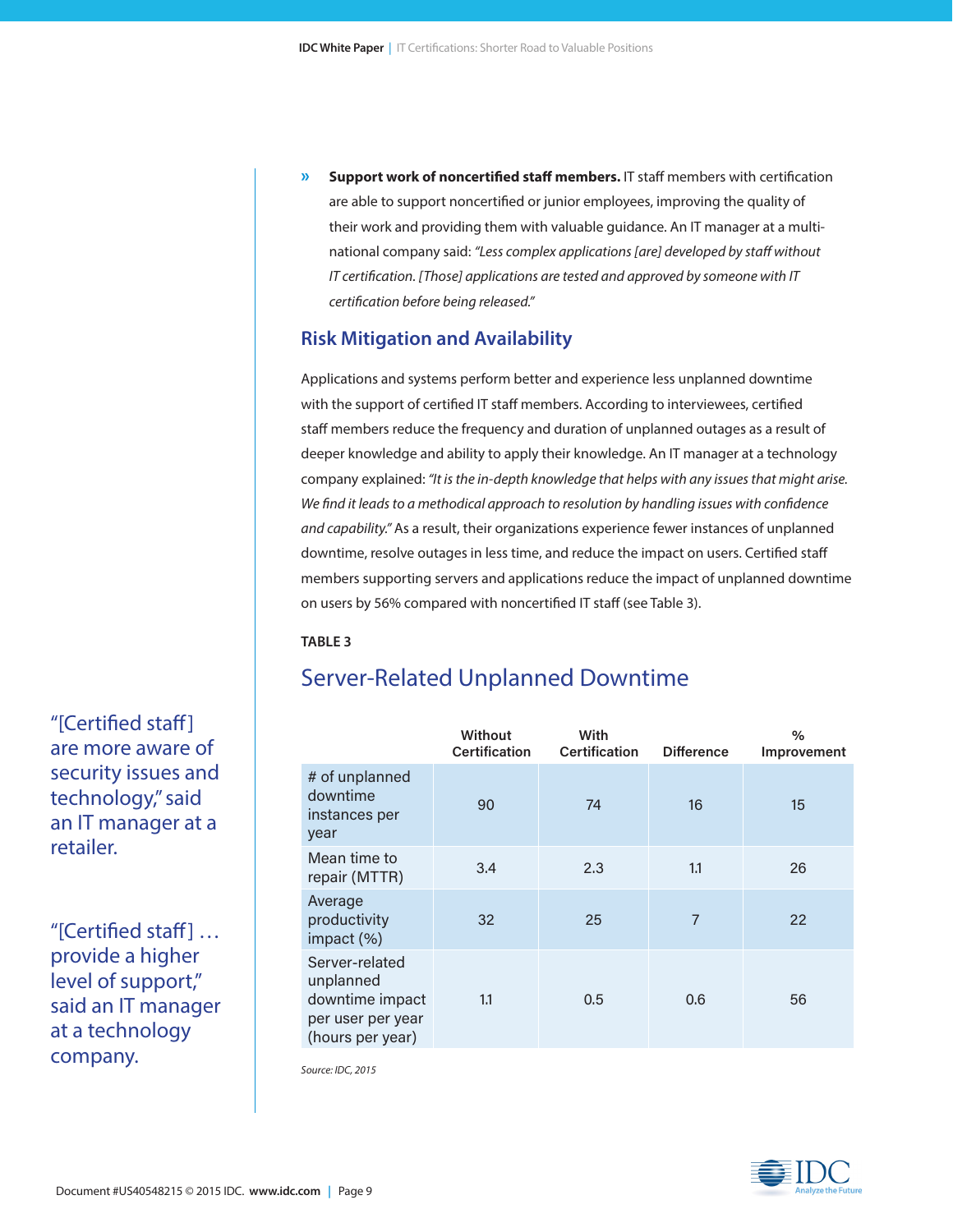#### **Business Agility**

Certified IT staff members enable their IT organizations to be more agile and better meet demands from the businesses they support. This positive impact is particularly evident in terms of their ability to support users and customers with business applications. According to IT managers at interviewed organizations, certified application developers are almost 90% more productive and nearly 60% more efficient. An IT manager at a transportation company explained the outsized role of his organization's one certified application developer: *"We have one certified developer who reviews and finalizes the applications developed by our five uncertified developers. He also develops a number of applications completely on his own."* This means that certified application developers reduce the time to market for new applications and features, delivering faster service and giving application users the tools they need more quickly than noncertified developers (see Figure 3).





### Application Development Team Efficiencies

Beyond these efficiencies, interviewed organizations also reported improvements across the application development process relatable to having certified staff members, including satisfaction with applications (see Figure 4). Specifically, having staff members who have earned certification has led to:

**» Improved timeliness of application delivery.** On average, interviewed organizations reported that certified staff have increased on-time delivery of new

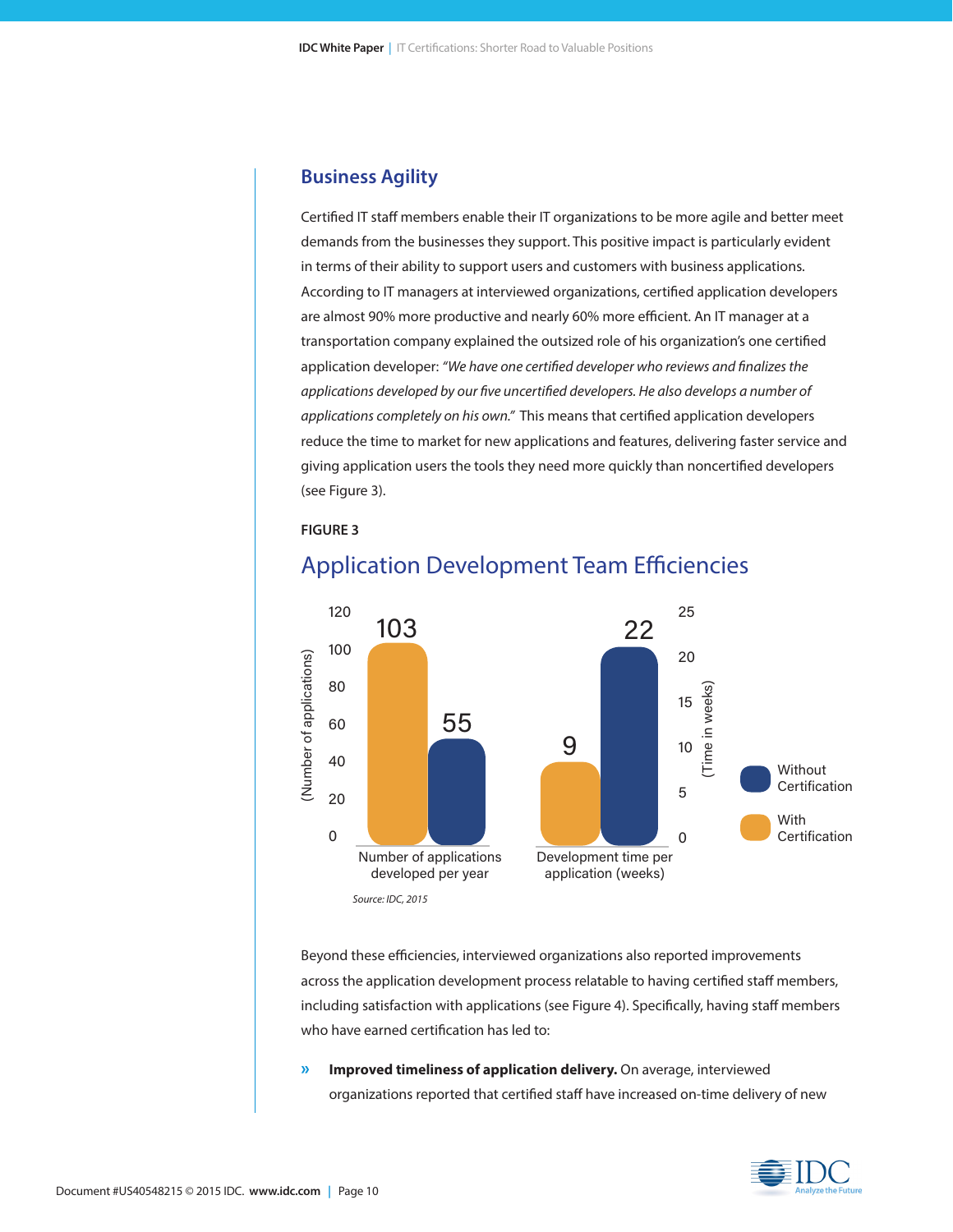applications. This means that users and customers more often have access to applications when they need them, increasing the value of the applications and the work being done by the application development team.

- **» More applications being delivered on budget.** On average, interviewed organizations said that certified staff are substantially more likely to deliver applications on budget. Cost and staff time savings can be reinvested to deliver more applications and services or to support other areas of IT innovation.
- **» Higher user satisfaction.** IT managers reported that satisfaction among both internal users and customers is higher when certified staff members are involved in developing applications. Higher satisfaction with applications can carry through to employee productivity gains and higher revenue.

**FIGURE 4**



### Application Development Team Performance KPIs

## Challenges and Opportunities

Standing out in the IT profession is difficult, especially for career entrants or job changers.

While IDC has long advocated that upgrading skills delivers the most persistent performance improvement in IT operations, IT certifications specifically help candidates differentiate themselves and attest to the capabilities and competencies that help IT organizations address their biggest challenges: efficiency, risk, agility, and productivity.

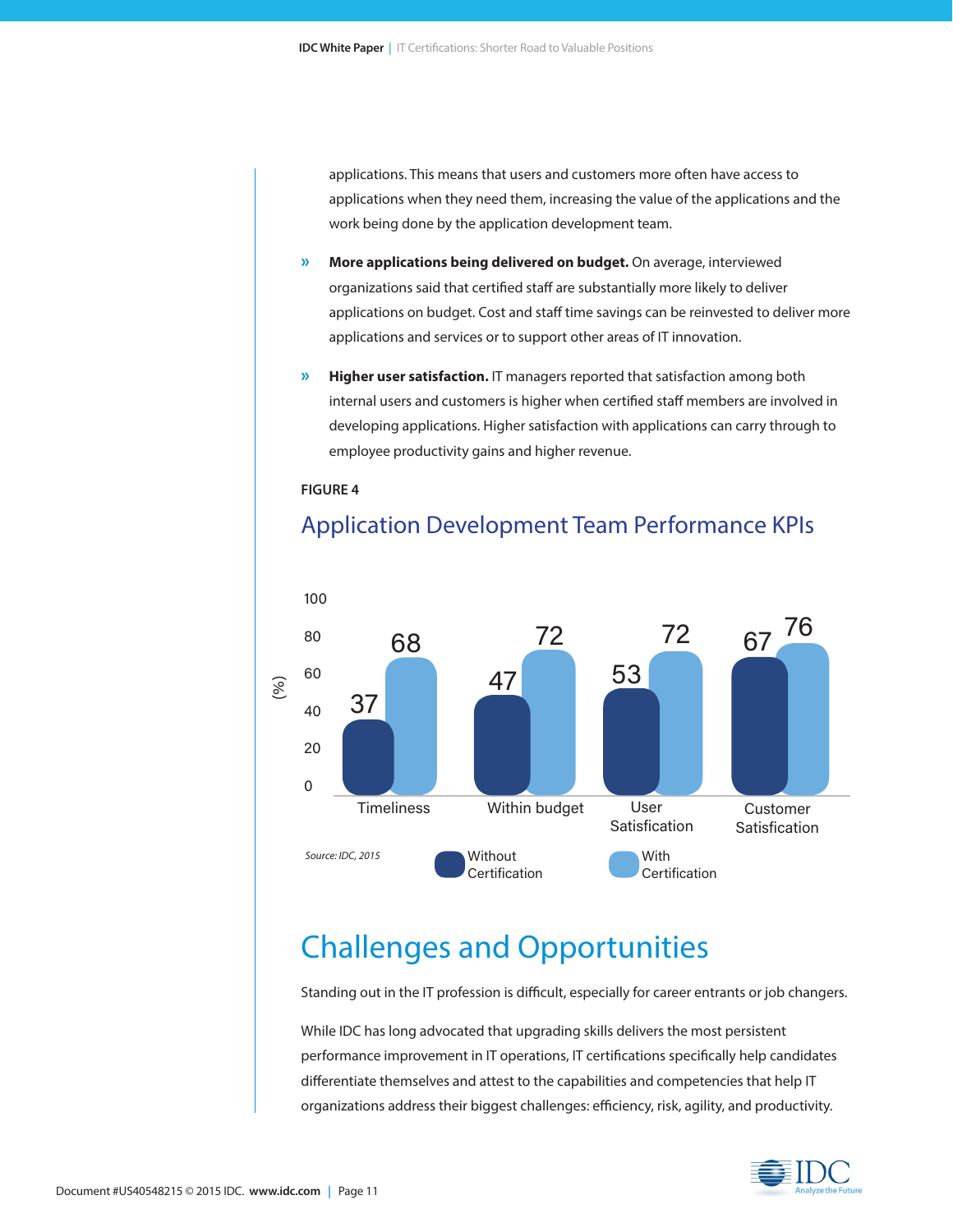IDC research shows performance improvements result from IT organizations employing certified staff. Well-trained and certified IT staff exhibit better understanding of evolving technologies and priorities and are more aware of security issues and technologies. This leads to a greater ability to handle increasingly complex tasks and responsibilities.

Career entrants and job changers who attain relevant certification can help their employer by exhibiting greater confidence and capabilities across tasks and technologies. Specifically, trained and certified IT employees:

- **» Are more productive, faster:** Certified new hires reach full productivity one month sooner than noncertified new hires and generally have a longer tenure with the organization than noncertified IT employees.
- **» Are more efficient:** Certified server, database, and application development teams are 17% more efficient than teams that aren't certified.
- **» Reduce risk and increase system availability:** Certified IT employees contribute to a 15% reduction in unplanned downtime, a 26% improvement in mean time to repair (MTTR), and a more than 50% improvement in unplanned downtime related to server management.
- **» Contribute to business agility:** Certified IT employees develop nearly twice as many applications per year than uncertified developers and take less than half the time to develop each application. Certified IT developers also have higher on-time and onbudget delivery rates for new applications and improved user satisfaction.

## Summary and Conclusion

Training and certification is essential to prepare career entrants and job changers for the fast-changing technology landscape. As IT organizations adjust to rapidly changing business requirements, employment candidates must be able to help the enterprise be more efficient and productive as the enterprise undergoes its digital transformation. IT certifications help candidates demonstrate relevant capabilities and competencies. Preparing career entrants and job changers helps the employer and the candidate.

The employers benefit from:

- **» Improved productivity and reduced cost.** Reduce costs associated with hiring new employees and minimize the disruption to operations caused by employee turnover.
- **» Improved IT staff efficiencies.** Certified IT staff are more efficient and perform better than staff without certification. The time saved from this efficiency can be reinvested

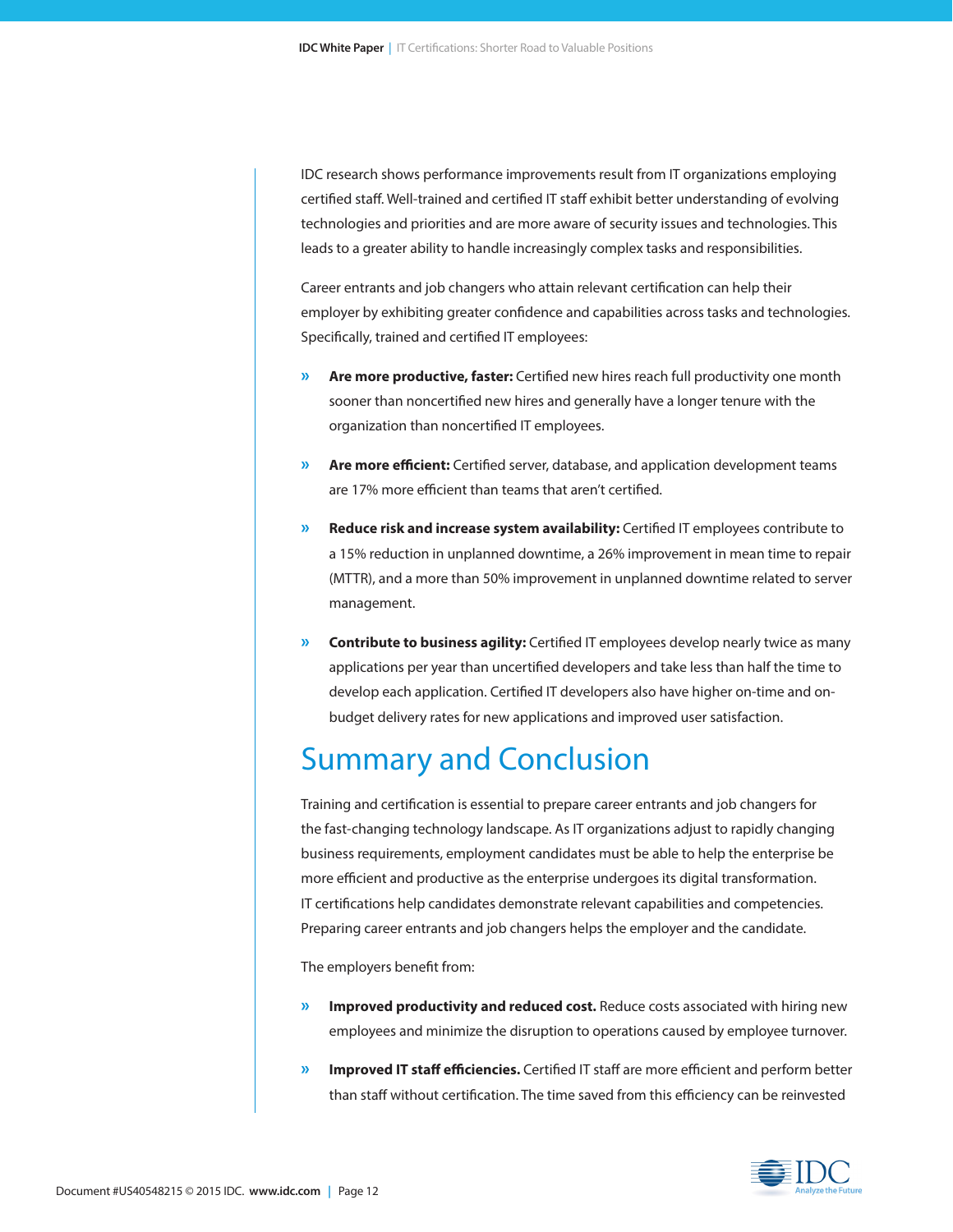in IT innovation or otherwise supporting the business. In addition, certified staff are often relied on to handle more challenging issues and to supervise the work of noncertified IT staff members.

- **» Improved availability and risk mitigation.** IT staff with the appropriate knowledge and skill are better able to identify problems and take the necessary steps to minimize recovery time and increase system resiliency.
- **» Increased business agility.** IT organizations are more agile and deliver betterperforming applications and services in less time by having certified staff members.

The certified candidates benefit from:

- **» Simplified candidate selection.** There is consensus that certifications simplified the candidate screening process, making it easier to hire certified candidates.
- **» Career advancement.** Certified employees gain more responsibilities and are promoted more quickly than employees without certification. Certified employees are often given supervisory responsibility over noncertified employees. And because certifications reflect interest in a career in IT, new hires with certification are often considered for new opportunities and are better positioned for more rapid career advancement.
- **» Higher salary.** Certified employees tend to have a 15% higher salary, reflecting greater skills and knowledge.

These benefits accumulate over time and can result in different career trajectories for certified employees, with greater opportunities, more career fulfillment, and greater responsibilities.

Achieving certification can impact a candidate's job prospects and value to the enterprise: The numbers deserve repeating: 17% improvement in IT team efficiency, 26% reduction in mean time to repair outages, and more than 50% reduction in time to create new applications. And new hires reach full productivity one month sooner than noncertified new hires. Numbers like that can help transform businesses into digital enterprises and help a career entrant or a job changer get a leg up in an exciting and competitive profession.

## Appendix

IDC's standard business value methodology was utilized as the basis for the analysis in this project. This methodology is based on data gathered from interviews with organizations